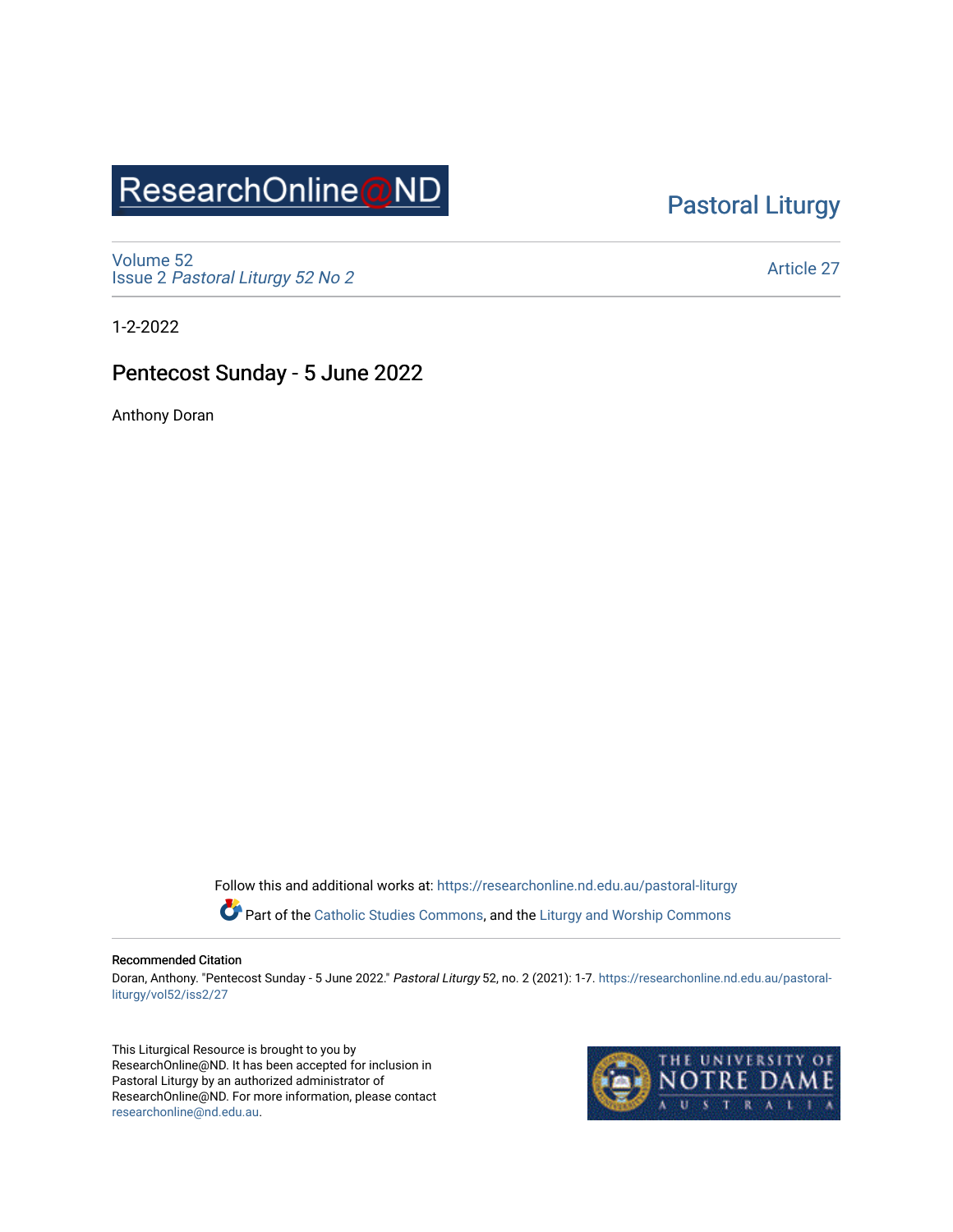

# **5 June 2022**

## Pentecost Sunday

Reflection by Anthony Doran

### **Introduction**

#### **Introduction**

Our celebration of the solemn feast of Pentecost is more than just a reminiscence of what happened all those years ago in the Upper Room. Pentecost not only inaugurates a new era in the history of God's covenant with his people but is also a celebration of the Spirit at the heart of the Church today: giving life to us, recreating us, renewing us.

### **Penitential Act**

Use one of the *Roman Missal* texts or this optional litany form:

Lord Jesus, you breathed your Spirit on us to strengthen us. Lord, have mercy.

You are with us until the end of time. Christ, have mercy.

You lead us to the Father. Lord, have mercy.

### **Collect**

*The oration* O God, who by the mystery of today's great feast sanctify your whole Church in every people and nation, pour out, we pray, the gifts of the Holy Spirit across the face of the earth and, with the divine grace that was at work when the Gospel was first proclaimed, fill now once more the hearts of believers.

### *Commentary by Gerard Moore*

This festal collect takes its inspiration from the day of Pentecost described in the Acts of the Apostles (Acts 2:1-3). It contains a sense of celebration that, across the breadth of the nations and the peoples, the Church is present. Indeed, the wholeness of the Church embraces this diversity, and is sanctified throughout this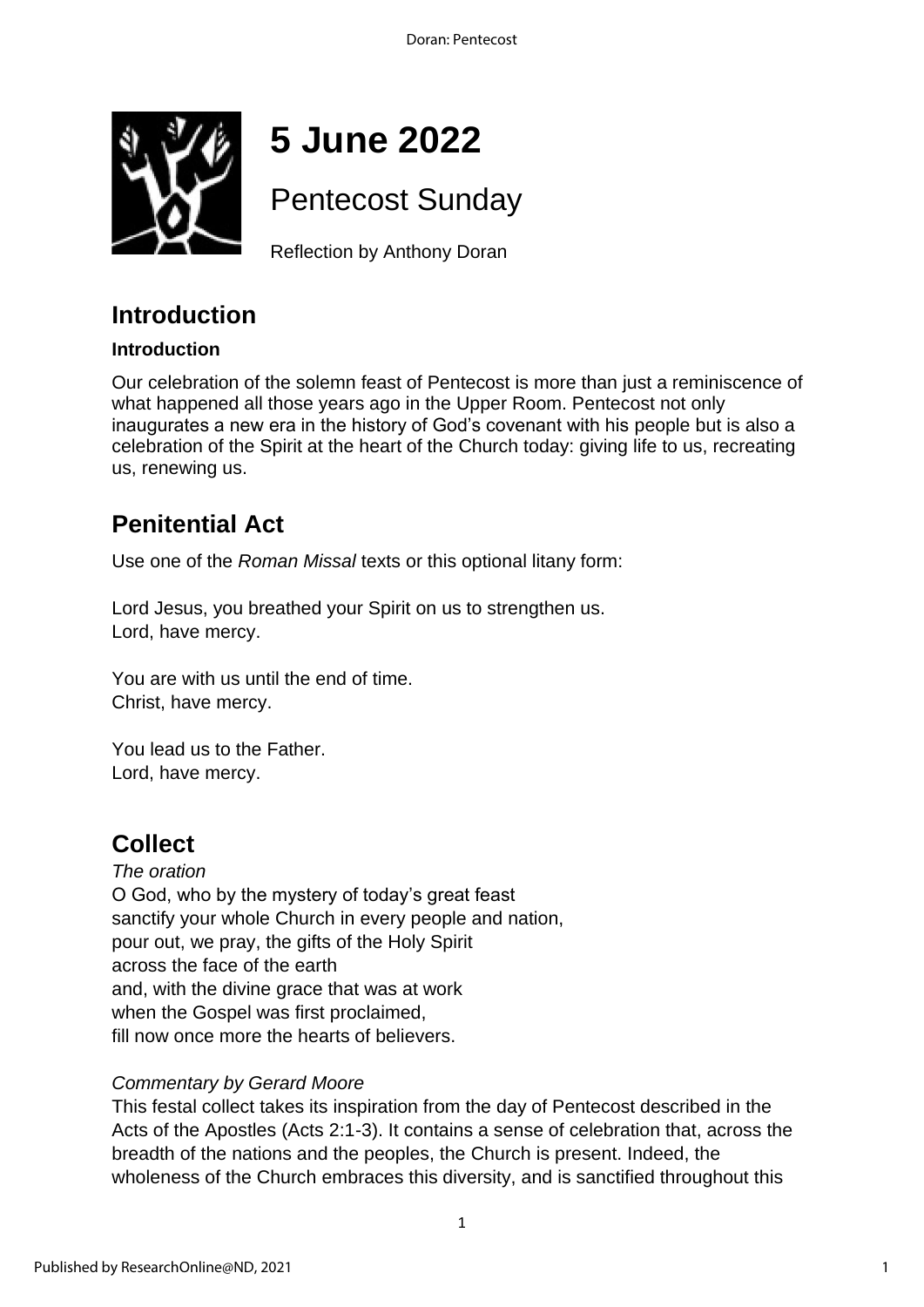richness. For a prayer emanating from seventh century Rome, this collect has a remarkable sense of the extent of the Church beyond local and imperial constraints. The petition has an evangelical thrust. It seeks first up that the gifts of the Spirit be spread across the face of the earth. These gifts need not be restricted to the seven that are usually brought to the fore at the time of Confirmation and based in Is 11:2- 3. They should also include those that were granted at that first Pentecost: such as the gift of tongues, preaching (Peter) and baptism. At that first outpouring, the people gathered were 'cut to the heart' (Acts 2:37). Our prayer is asking that God, through the Spirit, revisit the hearts of the baptised and fill them again with this same love and enthusiasm.

### **First Reading**

### **Acts 2:1-11**

Luke's account of the events of the first Pentecost are redolent with images from Mt Sinai: the gathered Twelve echo the Twelve Tribes, powerful winds shaking the whole house echo the shaking of the whole mountain, and the presence of tongues of fire. It is clear that, for Luke, this is a new theophany; a new manifestation of God's power and presence.

### **Responsorial Psalm**

#### **Psalm 103:1. 24. 29-31. 34. R. v. 30**

*Lord, send out your Spirit and renew the face of the earth.*

Originally one of Israel's hymns of praise to God the Creator, today's psalm was obviously chosen for today because of its mention of God's spirit. But we last heard this Psalm at the Easter Vigil. God's gift of the Spirit to recreate and renew us occurs not just once, but again and again, giving life to us here and now.

### **Second Reading**

### **Romans 8:8-17**

In today's Second Reading, Paul outlines the difference that life in Christ makes. Because the Spirit of God dwells in us, then we too, have life because of the Spirit living in us. Just as the Spirit fills all of Creation, so too, all of us moved by the Spirit, are children of God.

### **Gospel Reading**

#### **John 14:15-16, 23-26**

Jesus promises that the Father will send the Holy Spirit, literally to stand beside us, as our Advocate, and our teacher. To remind us of all that Jesus has taught us and to keep us close the Father.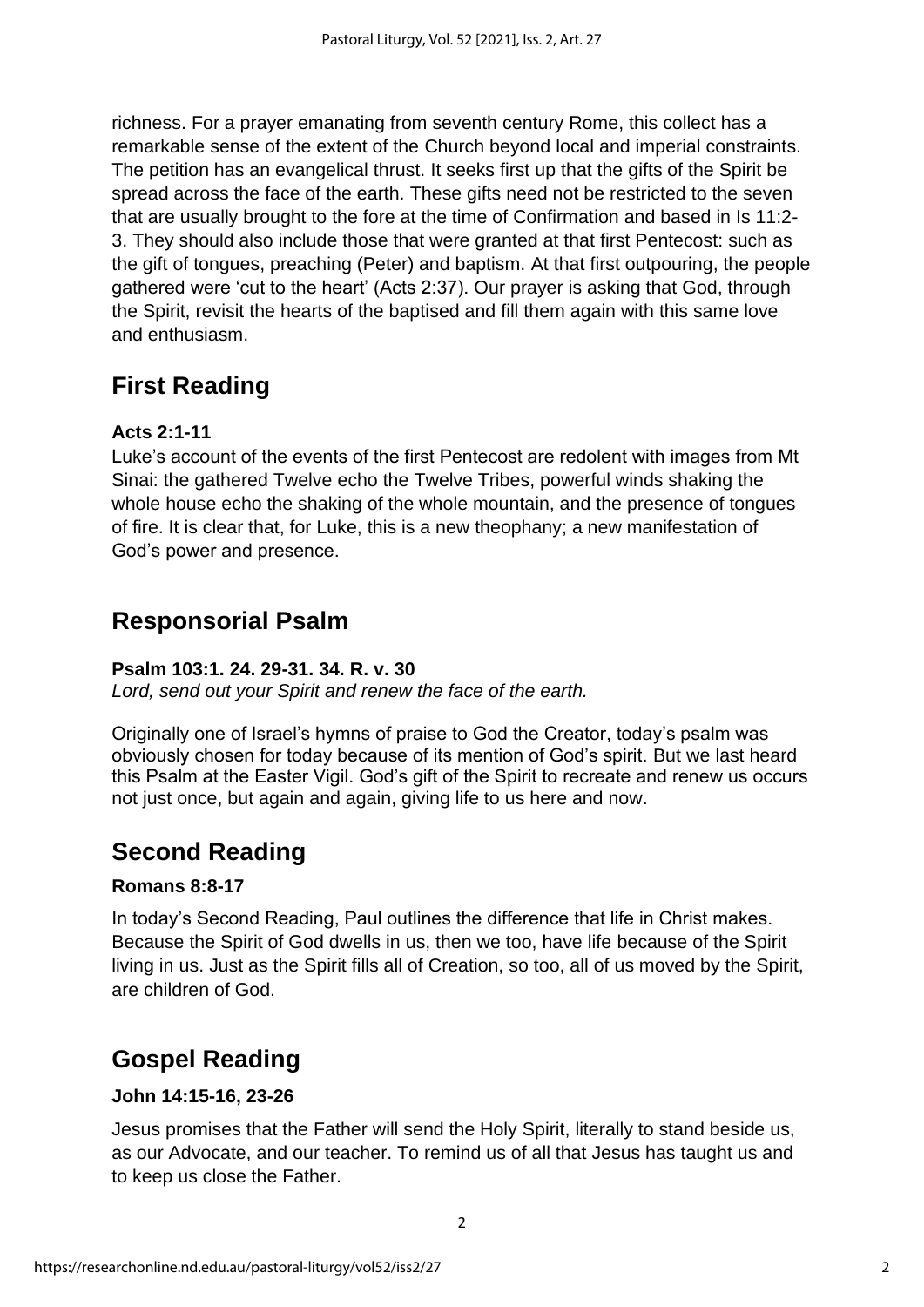### **Reflection**

Seven weeks after the Feast of Passover, the Jewish people celebrated the Feast of Shavuot or the Feast of Weeks. And this feast celebrated the many previous manifestations of the Lord throughout their history. Especially those manifestations of the Lord which marked the Covenant between the Lord and his people. In the desert of Sinai, after they had departed from Egypt and had declared that they would follow the Lord's way, the people, led by Moses, prepared for the manifestation of the Lord. At Sinai, the mountain, burning like a furnace, trembled; there was thunder and lightning.

When the Jewish faith was translated into the Greek speaking world, this Feast of Weeks became known as Pentecost. Because 'pentecost' is the Greek word meaning fifty. And so, seven weeks, or fifty days after one particular Feast of the Passover, when Jesus had died and was risen from the dead, the Apostles, led by Peter and together with Mary, were gathered in prayer. As we read: 'the Apostles had all met in one room.' There is a great sense of expectation at the beginning of this reading. It was as if they were expecting something to happen. And something did.

Like the signs and portents at Mount Sinai, at Jerusalem 'they heard what sounded like a powerful wind from heaven, the noise of which filled the entire house in which they were sitting. And something that appeared to them like tongues of fire; these separated and came to rest on the head of each of them. They were all filled with the Holy Spirit and began to speak foreign languages as the Spirit gave them the gift of speech.' But what is so significant about this gift of the Holy Spirit? Surely, all the Apostles could speak before this?

Certainly, the Apostles could speak before this. But now, the devout people 'living in Jerusalem from every nation under heaven' could hear the Apostles speaking in their own language.

After the Tower of Babel in the Book of Genesis, the peoples of the earth had been scattered all over the earth, and there was a confusion of language. But when this particular Pentecost day came around, 'every nation under heaven' is gathered in Jerusalem. And now, the confusion of language is gone. For the nations of the earth, gathered symbolically in Jerusalem, hear the Apostles preaching in their own language. All of them were able to hear and understand the marvels of God preached to them.

Pentecost inaugurates a new era in the history of God's covenant with his people. Jesus, who was risen from the dead, is with us no more, ascended to his Father in heaven. The presence of Christ in the world is now through his Church. The Church on earth is now the sacrament or visible sign of Christ in the world. The Church is the Body of Christ. And the Holy Spirit is given to the Apostles so that they can be the Body of Christ.

Every year on this great Solemnity of Pentecost, we read this account from the Acts of the Apostles about the manifestation of the Holy Spirit fifty days after the death and resurrection of Jesus. But why?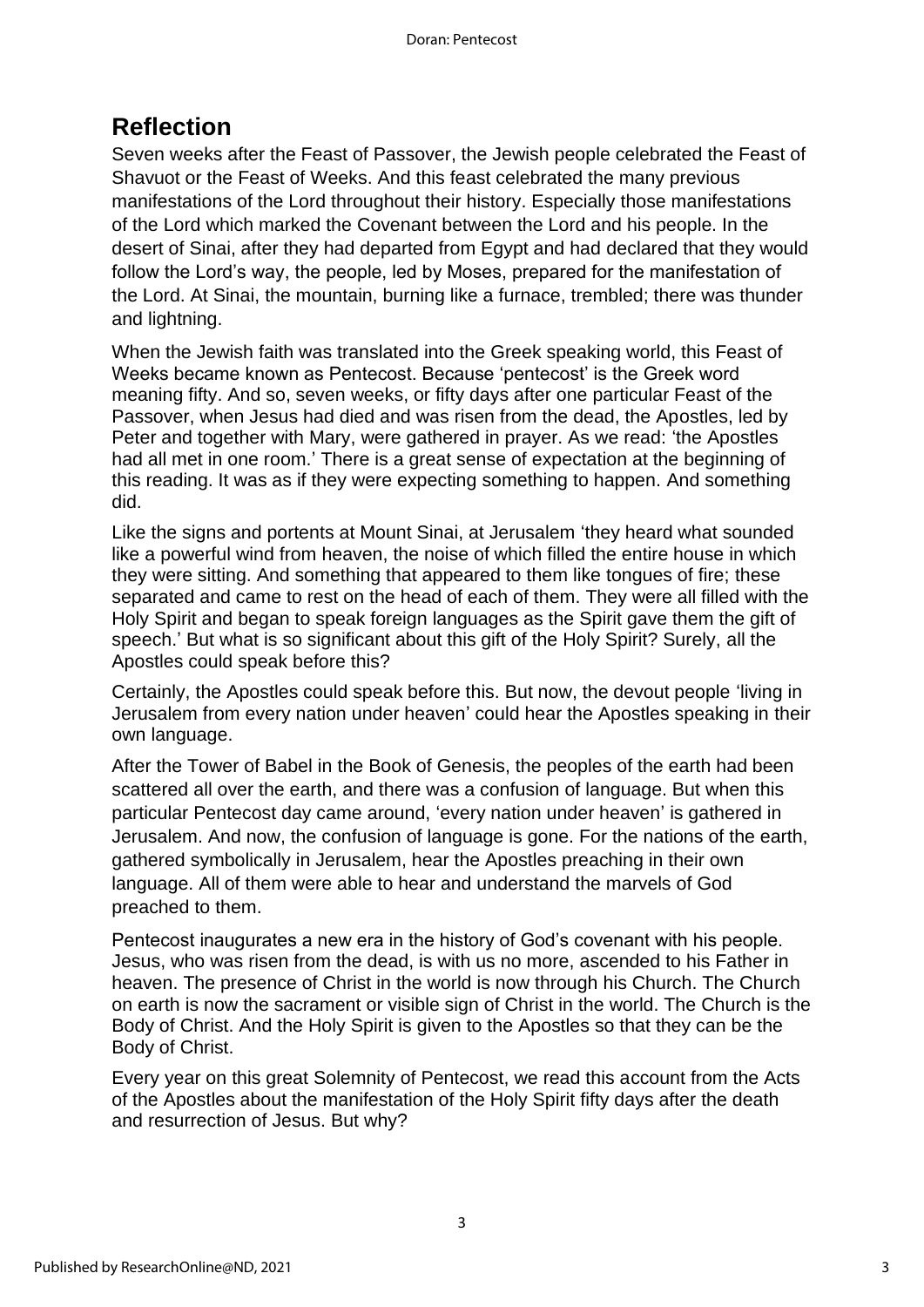Our celebration of Pentecost is not just a commemoration of the Holy Spirit at the beginning of the Church. It is also a celebration of that same Spirit which empowers the community of believers today. The Holy Spirit which is given as the gift and grace of God to the Church, to us, to be the Body of Christ in our world today.

And we, as members of that same Body of Christ, are called to that same mission. Baptised in the waters of new life, and confirmed with the Spirit in Confirmation, each and every one of us is sent, like the Apostles, to proclaim the marvellous acts of God to the world. This task is not one that is the special preserve of bishops and priests and deacons. All of us who are baptised are called to be the community of the Church. All of us who are baptised share in the task of proclaiming the saving acts of God to the world anew.

Our prayer this Pentecost is that the Holy Spirit might come upon us anew with the fire of God's love and ignite us to renew the face of the earth. Not that the Spirit is absent. Jesus' promise remains true: 'I shall ask the Father and he will give you another Advocate to be with you forever.' The Spirit is with us, but sometimes, our hearts and our minds are closed. This Pentecost, as we are called to be the presence of Christ in our world today, we pray:

Come Holy Spirit. Fill the hearts of your faithful.

And kindle in them the fire of your love.

Send forth your Spirit and they shall be created.

And you will renew the face of the earth.



4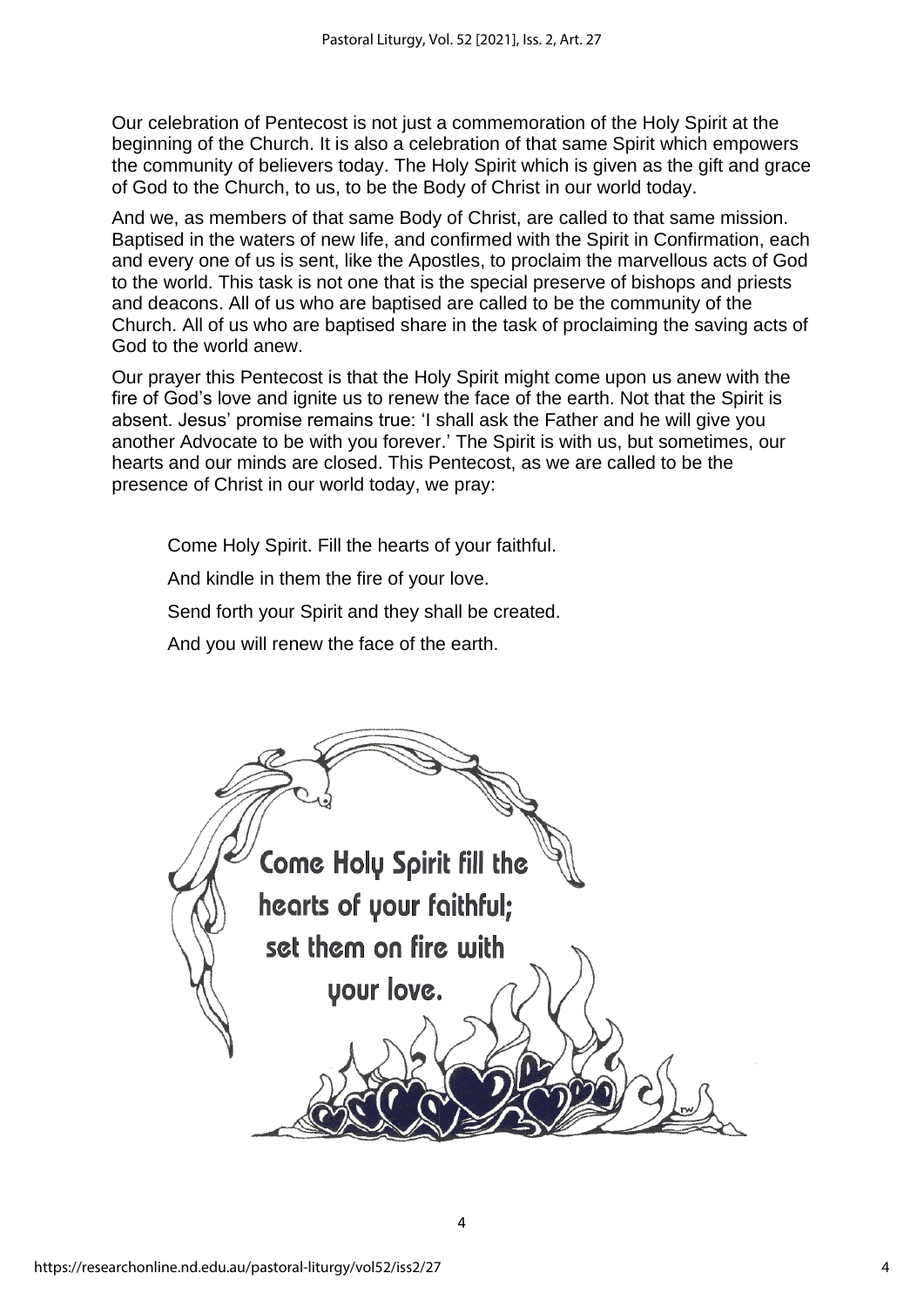## **Prayer of the Faithful**

### **Introduction**

Friends, blessed with the gifts of the Spirit, let us bring in prayer the needs of our community and our world.

### **Petitions**

We pray for the Church. May the People of God, bishops, priests, religious and laity be open to receive the Holy Spirit's renewing power and proclaim, in our world at this time, all God's marvellous works.

*(Pause)* Lord hear us OR We pray to the Lord.

We especially pray for the Church in Australia – the Great South Land of the Holy Spirit. As we prepare for the second Assembly of the Plenary Council, may members listen and respond to the promptings of the 'Advocate'. *(Pause)* Lord hear us OR We pray to the Lord.

We pray for all nations. May the Holy Spirit renew the face of the earth so that there is a new spirit of understanding and harmony among nations of the world and that they work together for the mutual benefit of all humanity. *(Pause)* Lord hear us OR We pray to the Lord.

We pray for all creation on this annual World Environment Day. May the Spirit of God, who hovered over the waters, recreate in all people a deep wonder and respect for all creation and the commitment to living in ways that minimise climate change. *(Pause)* Lord hear us OR We pray to the Lord.

We pray for all frontline healthcare workers in Australia and overseas. May their dedication be appreciated, and may they be strengthened and supported in their work, so they remain healthy, physically and mentally. *(Pause)* Lord hear us OR We pray to the Lord.

We pray for all who will be confirmed in their parishes on this feast. Anointed with the Holy Spirit, may they be strengthened in experiencing their own personal Pentecost and be filled with the fire of God's love in their hearts. *(Pause)* Lord hear us OR We pray to the Lord.

### **Conclusion**

God of power, hear these prayers we make through the power of the Spirit who you sent forth and in the name of Jesus Christ. **Amen.**

5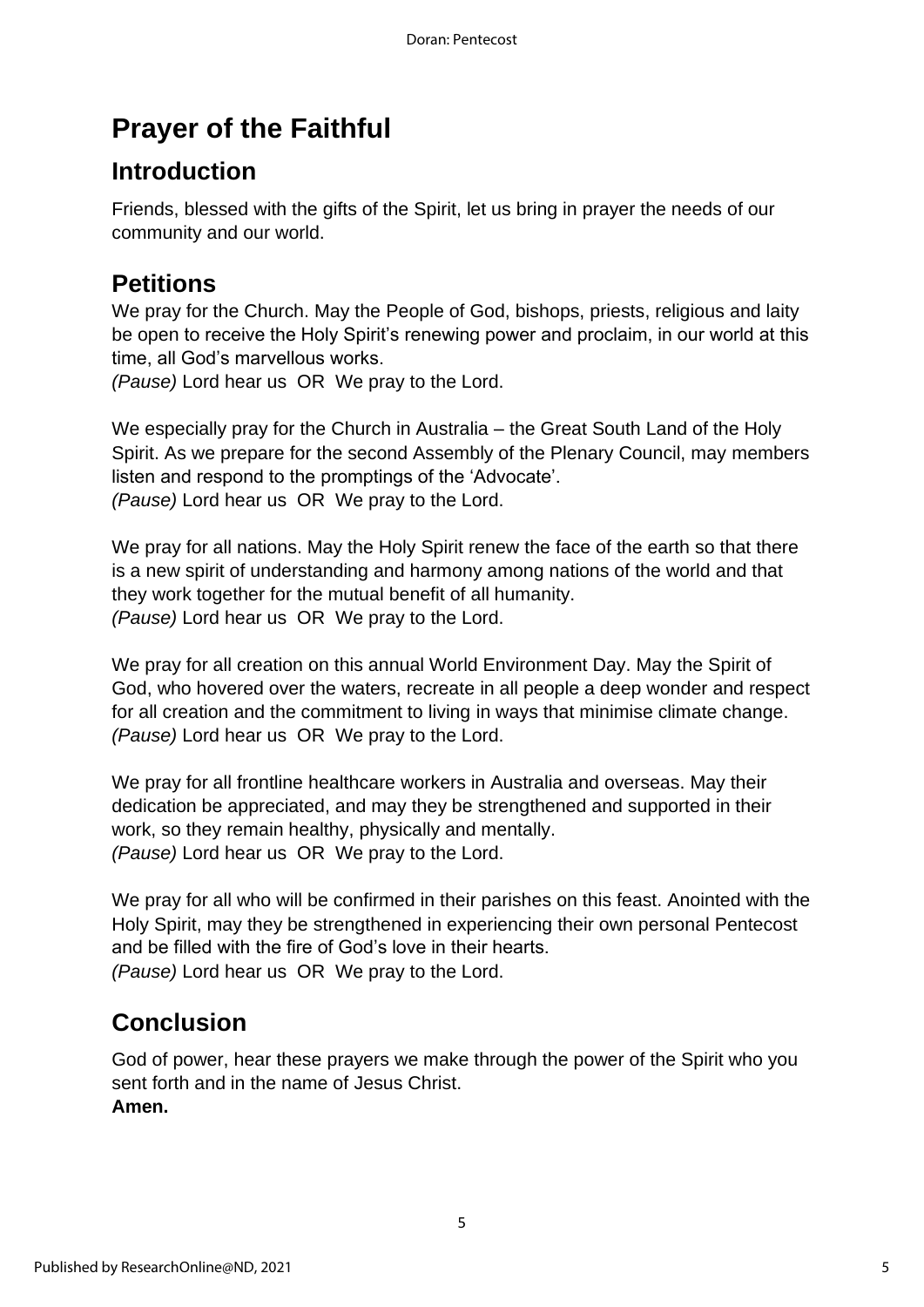### **Music selections by Alessio Loiacono and Chris deSilva**

#### **GA**

Come down, O love divine. RF Littledale/RV Williams. 375 Come, Holy Ghost, creator, come. R Manus/ T Tallis. 376 Diverse in culture, nation, race. R Duck/ T Tallis. 520 Gather your people. B Hurd. 530 O breathe on me, O breath of God. E Hatch/ Gaelic Melody. 432 One bread, one body. J Foley SJ. 193 Send down the fire. M Haugen. 475 Song over the waters. M Haugen. 435 The Spirit of God. L Deiss. 185 There is one Lord. J Berthier. 346 Veni, Creator Spiritus. R Manus/ Gregorian Chant. 373 We are many parts. M Haugen. 523

#### **AOV1**

Come down, O love divine. RF Littledale/RV Williams. 118 Gather your people. B Hurd. 71 One bread, one body. J Foley SJ. 129 Send us as your blessing, Lord. C Walker. 181 Spirit come, transform us. G Norbet. 96 We are many parts. M Haugen. 86

#### **AOV2**

Come now, Holy Spirit. P Kearney. 87 Send down the fire. M Haugen. 164 Spirit blowing through creation. M Haugen. 51 There is one Lord. O Alstott. 148

#### **AOV4Kids**

The Spirit lives to set us free. D Lundy. 95

#### **AOVNG**

Come Holy Spirit. Monica O'Brien. 27 Come, Holy Spirit. John Angotti. 28 Come O Holy Spirit. John Burland. 30 Holy Spirit come. Michael Mangan. 67 Send out your Spirit, Lord. John Angotti. 111 Veni, Creator spiritus. John Angotti. 141

#### **CWB**

Come down, O love divine. Bianco da Siena. 653 Come, Holy Spirit, live in us. St Ambrose. 649 Come Holy Ghost, Creator, come. Rabanus Maurus. 654